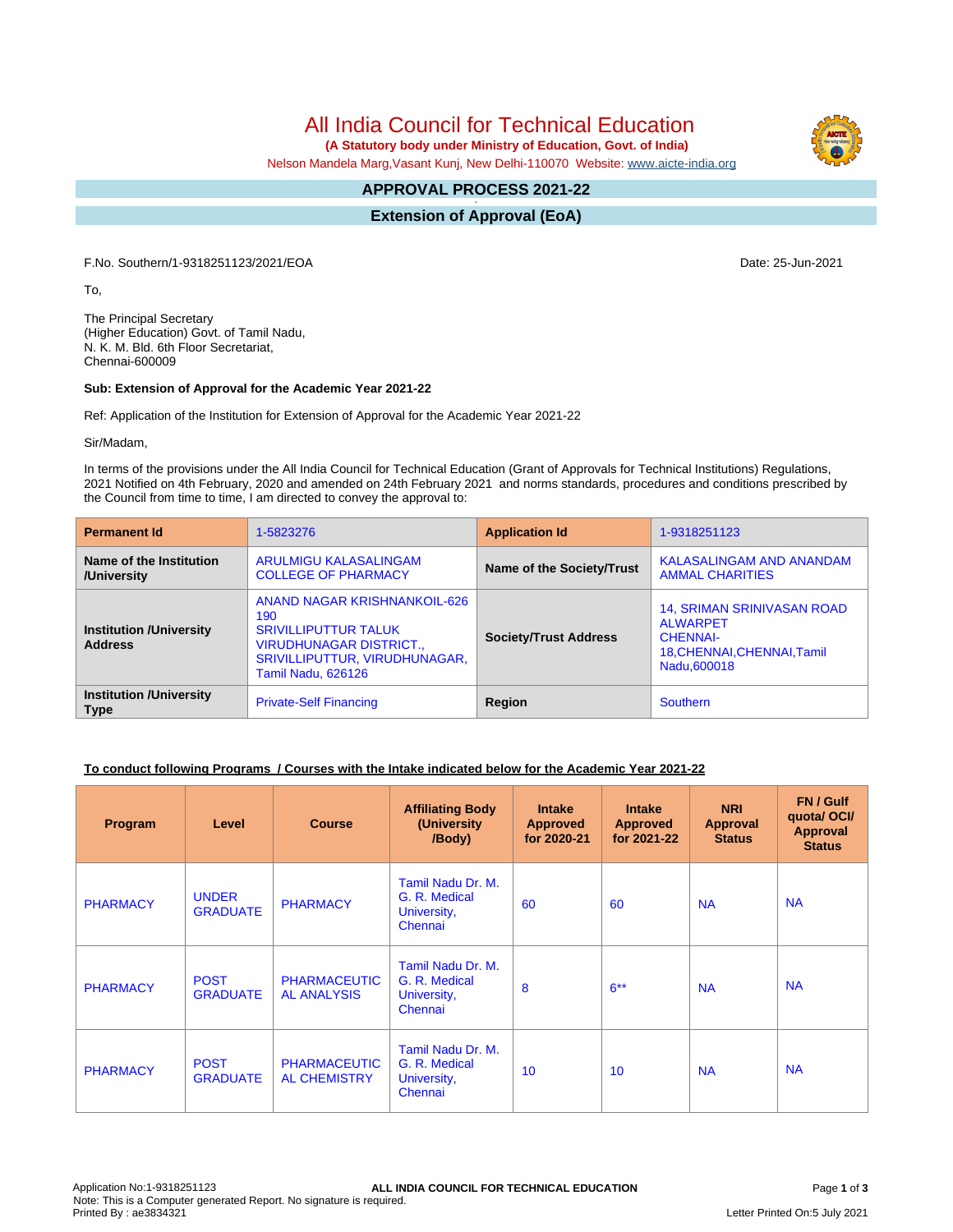| <b>PHARMACY</b> | <b>POST</b><br><b>GRADUATE</b> | <b>PHARMACEUTIC</b><br><b>S</b> | Tamil Nadu Dr. M.<br>G. R. Medical<br>University,<br>Chennai | 10 | 10 | <b>NA</b> | <b>NA</b> |
|-----------------|--------------------------------|---------------------------------|--------------------------------------------------------------|----|----|-----------|-----------|
| <b>PHARMACY</b> | <b>POST</b><br><b>GRADUATE</b> | <b>PHARMACOLOG</b><br>Y         | Tamil Nadu Dr. M.<br>G. R. Medical<br>University,<br>Chennai | 9  | 9  | <b>NA</b> | <b>NA</b> |

\*\*Intake reduced due to the admissions less than or equal to 30% of the initial "Approved Intake" for the past 5 years consistently

**It is mandatory to comply with all the essential requirements as given in APH 2021-22 (Appendix 6)**

# **Important Instructions**

- 1. The State Government/ UT/ Directorate of Technical Education/ Directorate of Medical Education shall ensure that 10% of reservation for Economically Weaker Section (EWS) as per the reservation policy for admission, operational from the Academic year 2019-20 is implemented without affecting the reservation percentages of SC/ ST/ OBC/ General. However, this would not be applicable in the case of Minority Institutions referred to the Clause (1) of Article 30 of Constitution of India. Such Institution shall be permitted to increase in annual permitted strength over a maximum period of two years.
- 2. The Institution offering courses earlier in the Regular Shift, First Shift, Second Shift/Part Time now amalgamated as total intake shall have to fulfil all facilities such as Infrastructure, Faculty and other requirements as per the norms specified in the Approval Process Handbook 2021-22 for the Total Approved Intake. Further, the Institutions Deemed to be Universities/ Institutions having Accreditation/ Autonomy status shall have to maintain the Faculty: Student ratio as specified in the Approval Process Handbook.
- 3. Strict compliance of Anti-Ragging Regulation, Establishment of Committee for SC/ ST, Establishment of Internal Complaint Committee (ICC), Establishment of Online Grievance Redressal Mechanism, Barrier Free Built Environment for disabled and elderly persons, Fire and Safety Certificate should be maintained as per the provisions made in Approval Process Handbook and AICTE Regulation notified from time to time.
- 4. In case of any differences in content in this Computer generated Extension of Approval Letter, the content/information as approved by the Executive Council / General Council as available on the record of AICTE shall be final and binding.

**Prof.Rajive Kumar Member Secretary, AICTE**

Copy \*\* to:

- **1. The Director of Technical Education\*\*, Tamil Nadu**
- **2**. **The Registrar\*\*,** Tamil Nadu Dr. M. G. R. Medical University, Chennai
- **3. The Principal / Director,** ARULMIGU KALASALINGAM COLLEGE OF PHARMACY Anand Nagar Krishnankoil-626 190 Srivilliputtur Taluk Virudhunagar District., Srivilliputtur,Virudhunagar, Tamil Nadu,626126
- **4. The Secretary / Chairman,**